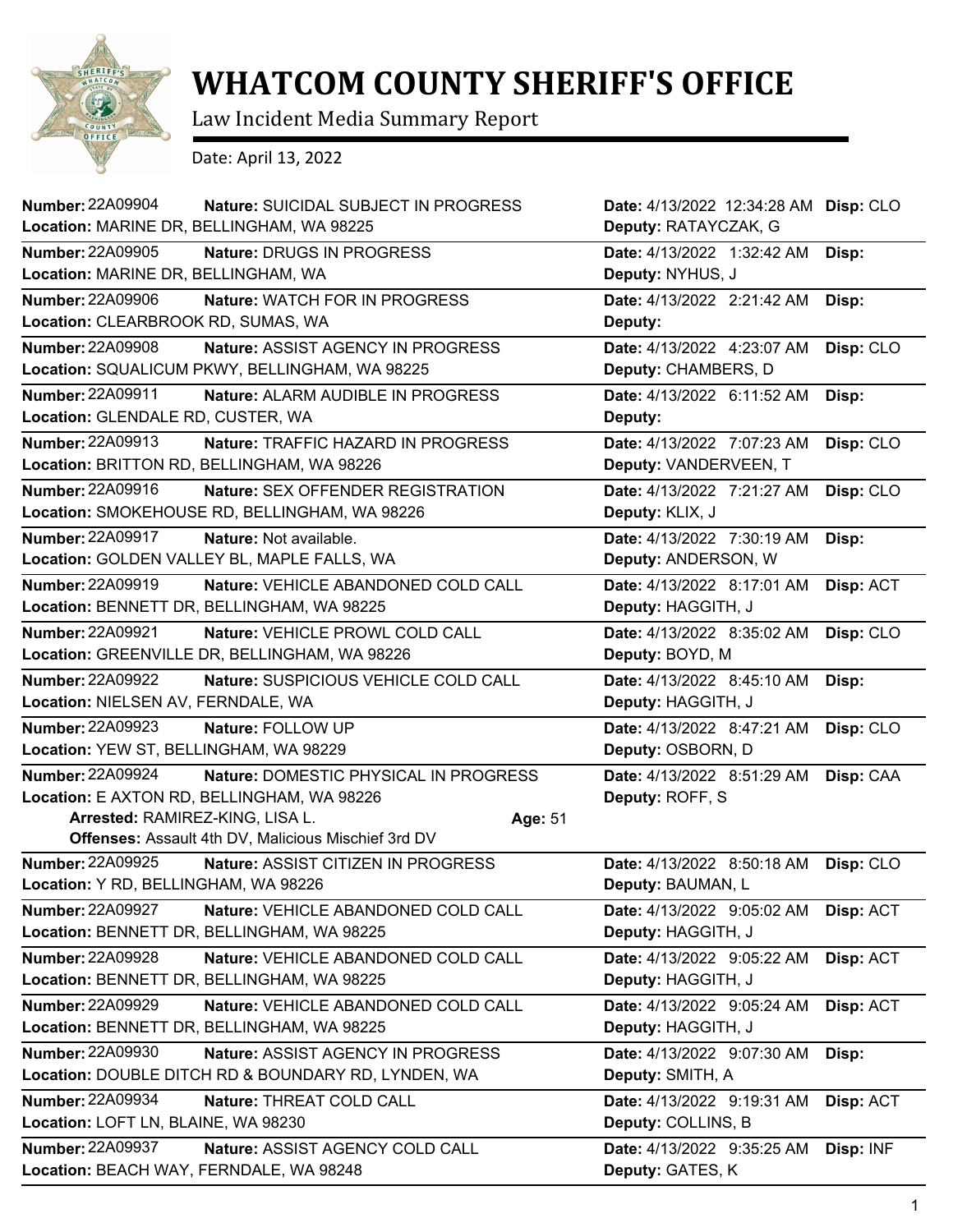| Number: 22A09938                           | Nature: SUSPICIOUS VEHICLE COLD CALL                 |         | Date: 4/13/2022 9:38:38 AM            | Disp: CLO |
|--------------------------------------------|------------------------------------------------------|---------|---------------------------------------|-----------|
| Location: KICKERVILLE RD, BLAINE, WA 98230 |                                                      |         | Deputy: KING, M                       |           |
| <b>Number: 22A09942</b>                    | Nature: ASSIST CITIZEN IN PROGRESS                   |         | Date: 4/13/2022 10:05:17 AM           | Disp: CLO |
|                                            | Location: YEW STREET RD, BELLINGHAM, WA 98229        |         | Deputy: VANDERVEEN, T                 |           |
| <b>Number: 22A09945</b>                    | Nature: DOMESTIC PHYSICAL IN PROGRESS                |         | Date: 4/13/2022 10:28:25 AM           | Disp: CAA |
| Location: E SMITH RD, BELLINGHAM, WA 98226 |                                                      |         | Deputy: VANDERVEEN, T                 |           |
| Arrested: THOMPSON, REBECCA J.             |                                                      | Age: 34 |                                       |           |
| <b>Offenses: Assault 4th DV</b>            |                                                      |         |                                       |           |
| <b>Number: 22A09946</b>                    | Nature: EXTRA PATROL IN PROGRESS                     |         | Date: 4/13/2022 10:27:12 AM Disp:     |           |
|                                            | Location: CORNELL CREEK RD & MT BAKER HW, DEMING, WA |         | Deputy:                               |           |
| <b>Number: 22A09948</b>                    | Nature: MVA BLOCKING IN PROGRESS                     |         | Date: 4/13/2022 10:40:05 AM Disp: CLO |           |
|                                            | Location: OLD GUIDE RD, BELLINGHAM, WA 98226         |         | Deputy: OSBORN, D                     |           |
| Number: 22A09949                           | Nature: Not available.                               |         | Date: 4/13/2022 11:15:23 AM Disp:     |           |
| Location: W LAUREL RD, BELLINGHAM, WA      |                                                      |         | Deputy:                               |           |
| <b>Number: 22A09950</b>                    | Nature: IMPOUND PRIVATE IN PROGRESS                  |         | Date: 4/13/2022 11:18:26 AM Disp:     |           |
| Location: MARINE DR, BELLINGHAM, WA        |                                                      |         | Deputy:                               |           |
| Number: 22A09951                           | Nature: FRAUD COLD CALL                              |         | Date: 4/13/2022 11:17:39 AM Disp: CLO |           |
| Location: WOODLYN RD, FERNDALE, WA 98248   |                                                      |         | Deputy: HAGGITH, J                    |           |
| <b>Number: 22A09952</b>                    | Nature: CIVIL PROBLEM COLD CALL                      |         | Date: 4/13/2022 11:30:04 AM Disp: CLO |           |
| Location: HOLLY LN, MAPLE FALLS, WA 98266  |                                                      |         | Deputy: SMITH, A                      |           |
| <b>Number: 22A09954</b>                    | Nature: FOLLOW UP                                    |         | Date: 4/13/2022 11:56:01 AM Disp: CLO |           |
| Location: PANGBORN RD, LYNDEN, WA 98264    |                                                      |         | Deputy: MOYES, K                      |           |
| <b>Number: 22A09955</b>                    | Nature: MUSIC IN PROGRESS IN PROGRESS                |         | Date: 4/13/2022 12:10:16 PM           | Disp:     |
|                                            | Location: GOLDEN VALLEY BL, MAPLE FALLS, WA          |         | Deputy: SMITH, A                      |           |
| Number: 22A09957                           | Nature: FORGERY COLD CALL                            |         | Date: 4/13/2022 11:48:52 AM           | Disp: CLO |
|                                            | Location: CHUCKANUT DR, BELLINGHAM, WA 98229         |         | Deputy: BOYD, M                       |           |
| Number: 22A09961                           | Nature: FRAUD COLD CALL                              |         | Date: 4/13/2022 12:53:08 PM           | Disp: CLO |
| Location: WOODLYN RD, FERNDALE, WA 98248   |                                                      |         | Deputy: HAGGITH, J                    |           |
| <b>Number: 22A09962</b>                    | Nature: HARASSMENT COLD CALL                         |         | Date: 4/13/2022 1:00:59 PM            | Disp: CLO |
|                                            | Location: GREEN HILL RD, BELLINGHAM, WA 98229        |         | Deputy: KING, M                       |           |
| Number: 22A09963                           | Nature: CIVIL PROBLEM IN PROGRESS                    |         | Date: 4/13/2022 1:56:20 PM            | Disp:     |
| Location: CABRANT RD, EVERSON, WA          |                                                      |         | Deputy: SMITH, A                      |           |
| Number: 22A09967                           | Nature: MVA NON BLKING/NON INJURY IN P               |         | Date: 4/13/2022 2:12:17 PM            | Disp: CLO |
|                                            | Location: E AXTON RD, BELLINGHAM, WA 98226           |         | Deputy: OSBORN, D                     |           |
| Number: 22A09968                           | Nature: SUSPICIOUS PERSON IN PROGRESS                |         | Date: 4/13/2022 2:22:20 PM            | Disp: CLO |
|                                            | Location: GUIDE MERIDIAN, LYNDEN, WA 98264           |         | Deputy: WRIGHT, M                     |           |
| Number: 22A09969                           | Nature: BRANDISHING IN PROGRESS                      |         | Date: 4/13/2022 2:24:36 PM            | Disp: CLO |
| Location: BAYON RD, BELLINGHAM, WA 98225   |                                                      |         | Deputy: HAGGITH, J                    |           |
| Number: 22A09970                           | <b>Nature: MVA NON BLKING/NON INJURY IN P</b>        |         | Date: 4/13/2022 2:31:22 PM            | Disp: CLO |
|                                            | Location: E AXTON RD, BELLINGHAM, WA 98226           |         | Deputy: OSBORN, D                     |           |
| Number: 22A09971                           | Nature: TRESPASS IN PROGRESS                         |         | Date: 4/13/2022 2:38:40 PM            | Disp: CLO |
|                                            | Location: LAKESIDE DR, SEDRO WOOLLEY, WA 98284       |         | Deputy: MELLEMA, S                    |           |
| <b>Number: 22A09972</b>                    | Nature: CHILD ABUSE IN PROGRESS                      |         | Date: 4/13/2022 2:45:30 PM            | Disp:     |
| Location: LAUREL PL, MAPLE FALLS, WA       |                                                      |         | Deputy: WRIGHT, M                     |           |
| Number: 22A09973                           | Nature: TRAFFIC HAZARD IN PROGRESS                   |         | Date: 4/13/2022 2:51:10 PM            | Disp: CLO |
|                                            | Location: LAKE LOUISE RD, BELLINGHAM, WA 98229       |         | Deputy: MELLEMA, S                    |           |
| <b>Number: 22A09974</b>                    | Nature: NEIGHBORHOOD DISPUTE IN PROGRE               |         | Date: 4/13/2022 2:57:34 PM            | Disp:     |
|                                            | Location: LAKESIDE DR, SEDRO WOOLLEY, WA             |         | Deputy:                               |           |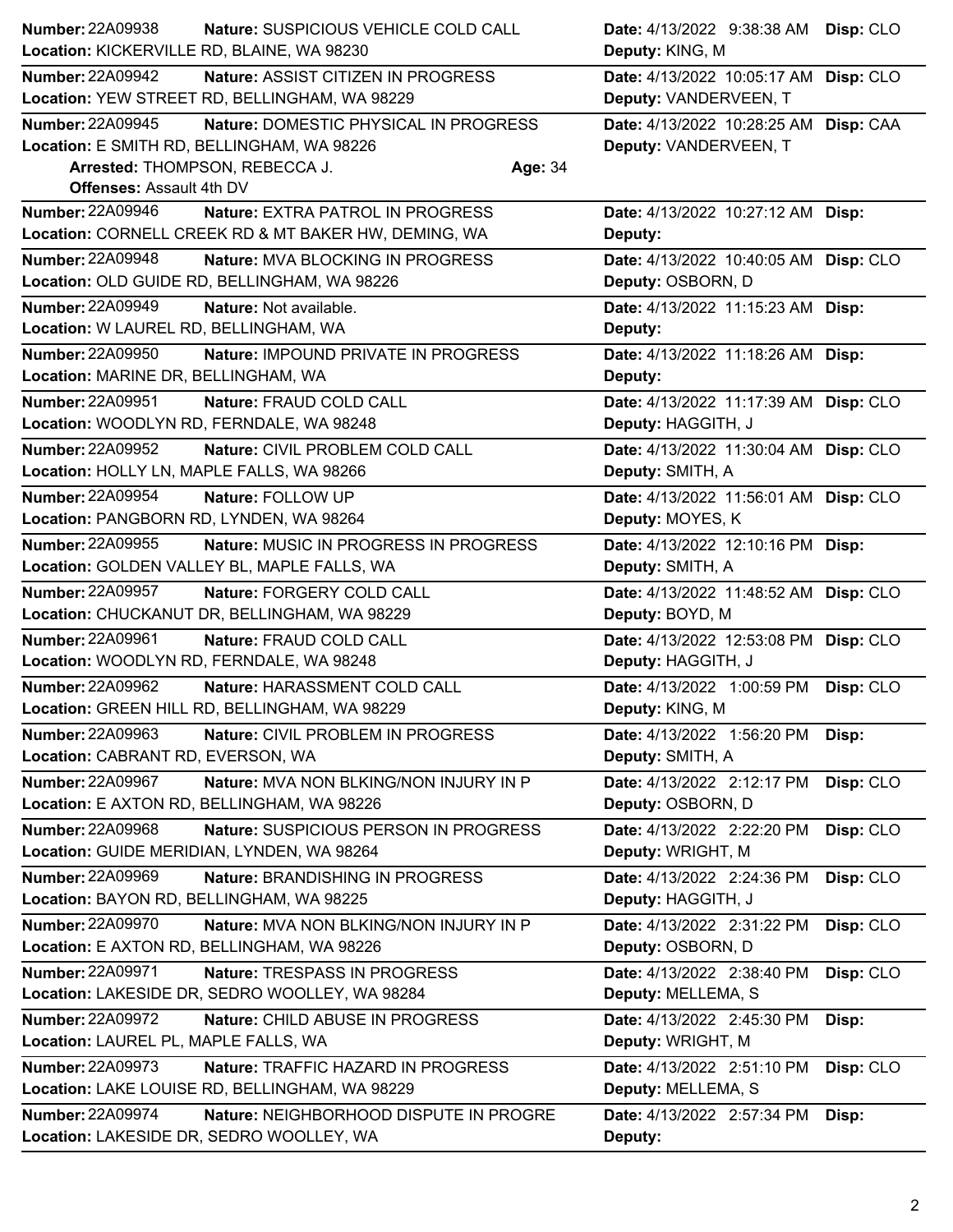**Nature: TRESPASS IN PROGRESS Location:** NORDUM RD, EVERSON, WA 98247 **Number: 22A09975** 

**Arrested:** LAWRENCE, TRACY A. **Age:** 49

**Deputy:** WRIGHT, M **Disp:** CAA

| <b>Offenses: Trespass, Real Property</b>                                                     |                            |           |
|----------------------------------------------------------------------------------------------|----------------------------|-----------|
| <b>Number: 22A09976</b><br>Nature: TRESPASS IN PROGRESS                                      | Date: 4/13/2022 3:16:48 PM | Disp:     |
| Location: BAYON RD, BELLINGHAM, WA                                                           | Deputy:                    |           |
| <b>Number: 22A09977</b><br>Nature: Not available.                                            | Date: 4/13/2022 3:20:09 PM | Disp:     |
| Location: VALLEY HW & HOMESTEADER RD, DEMING, WA                                             | Deputy:                    |           |
| Number: 22A09978<br><b>Nature: REFER TO WSP IN PROGRESS</b>                                  | Date: 4/13/2022 3:27:21 PM | Disp:     |
| Location: KENDALL RD, WA                                                                     | Deputy:                    |           |
| <b>Number: 22A09980</b><br><b>Nature: WATCH FOR IN PROGRESS</b>                              | Date: 4/13/2022 3:50:12 PM | Disp:     |
| Location: STEIN RD & BIRCH BAY LYNDEN RD, CUSTER, WA                                         | Deputy:                    |           |
| <b>Number: 22A09981</b><br>Nature: TRAFFIC STOP                                              | Date: 4/13/2022 3:57:41 PM | Disp: CAA |
| Location: GRANDVIEW RD & JACKSON RD., BLAINE, WA                                             | Deputy: LEBEDEV, P         |           |
| Arrested: WILSON, DILLON M.<br>Age: 31                                                       |                            |           |
| <b>Offenses: Driving While License Susp</b>                                                  |                            |           |
| <b>Number: 22A09982</b><br>Nature: SUSPICIOUS CIRCUMSTANCES IN PR                            | Date: 4/13/2022 3:55:24 PM | Disp: UNF |
| Location: MOONGLOW PL, BLAINE, WA 98230                                                      | Deputy: ALLEN, J           |           |
| Number: 22A09983<br>Nature: SUSPICIOUS PERSON IN PROGRESS                                    | Date: 4/13/2022 4:02:42 PM | Disp:     |
| Location: KICKERVILLE LN & KICKERVILLE RD, FERNDALE, WA                                      | Deputy: JONES, D           |           |
| <b>Number: 22A09986</b><br>Nature: BURGLARY IN PROGRESS                                      | Date: 4/13/2022 5:09:48 PM | Disp: CAA |
| Location: DEMING RD, DEMING, WA 98244                                                        | Deputy: WOOD, B            |           |
| Arrested: CHESSON, RAYNEE L.<br>Age: 51                                                      |                            |           |
| Offenses: Harassment, Felony, Burglary, Residential DV, Assault 4th DV, Assault 4th Child DV |                            |           |
| <b>Number: 22A09987</b><br>Nature: WELFARE CHECK IN PROGRESS                                 | Date: 4/13/2022 5:07:00 PM | Disp: CLO |
| Location: JESS RD, CUSTER, WA 98240                                                          | Deputy: ALLEN, J           |           |
| <b>Number: 22A09988</b><br>Nature: TRAFFIC STOP                                              | Date: 4/13/2022 5:17:07 PM | Disp: CLO |
| Location: RAINBOW RD & KICKERVILLE RD., FERNDALE, WA                                         | Deputy: LEBEDEV, P         |           |
| <b>Number: 22A09989</b><br><b>Nature: REFER TO WSP IN PROGRESS</b>                           | Date: 4/13/2022 5:25:22 PM | Disp:     |
| Location: MT BAKER HW & MARSHALL HILL RD, WA                                                 | Deputy:                    |           |
| <b>Number: 22A09993</b><br>Nature: IMPOUND PRIVATE IN PROGRESS                               | Date: 4/13/2022 5:41:22 PM | Disp:     |
| Location: CANTERBURY LN, BELLINGHAM, WA                                                      | Deputy:                    |           |
| <b>Number: 22A09994</b><br>Nature: VEHICLE ABANDONED COLD CALL                               | Date: 4/13/2022 5:45:16 PM | Disp:     |
| Location: BIRCH POINT LO & BIRCH BAY DR, BLAINE, WA                                          | Deputy: JONES, D           |           |
| <b>Number: 22A09995</b><br>Nature: Not available.                                            | Date: 4/13/2022 6:04:06 PM | Disp:     |
| Location: GRAND AV, BELLINGHAM, WA                                                           | Deputy:                    |           |
| <b>Number: 22A09997</b><br>Nature: DOMESTIC ORDER VIOL COLD CALL                             | Date: 4/13/2022 6:05:12 PM | Disp:     |
| Location: CAIN LAKE RD, SEDRO WOOLLEY, WA                                                    | Deputy: LEBEDEV, P         |           |
| Number: 22A09999<br>Nature: REFER TO WSP IN PROGRESS                                         | Date: 4/13/2022 6:13:56 PM | Disp:     |
| Location: GUIDE MERIDIAN & POLE RD, LYNDEN, WA                                               | Deputy:                    |           |
| <b>Number: 22A10000</b><br>Nature: TRESPASS IN PROGRESS                                      | Date: 4/13/2022 6:14:11 PM | Disp:     |
| Location: APACHE DR, MAPLE FALLS, WA                                                         | Deputy: WRIGHT, M          |           |
| <b>Number: 22A10001</b><br>Nature: SEX CRIME NO RAPE COLD CALL                               | Date: 4/13/2022 6:32:58 PM | Disp: CLO |
| Location: BIRCH BAY DR, BLAINE, WA 98230                                                     | Deputy: ALLEN, J           |           |
| Number: 22A10003<br>Nature: TROUBLE W/SUBJECT IN PROGRESS                                    | Date: 4/13/2022 6:59:50 PM | Disp:     |
| Location: CEDARVILLE RD, BELLINGHAM, WA                                                      | Deputy:                    |           |
| <b>Number: 22A10004</b><br>Nature: TRAFFIC HAZARD IN PROGRESS                                | Date: 4/13/2022 7:02:17 PM | Disp:     |
| Location: SHAMROCK RD & BELLWOOD DR, MAPLE FALLS, WA                                         | Deputy: WRIGHT, M          |           |
| Number: 22A10005<br>Nature: REFER TO WSP IN PROGRESS                                         | Date: 4/13/2022 7:15:51 PM | Disp:     |
| Location: BIRCH BAY LYNDEN RD & BLAINE RD, WA                                                | Deputy:                    |           |